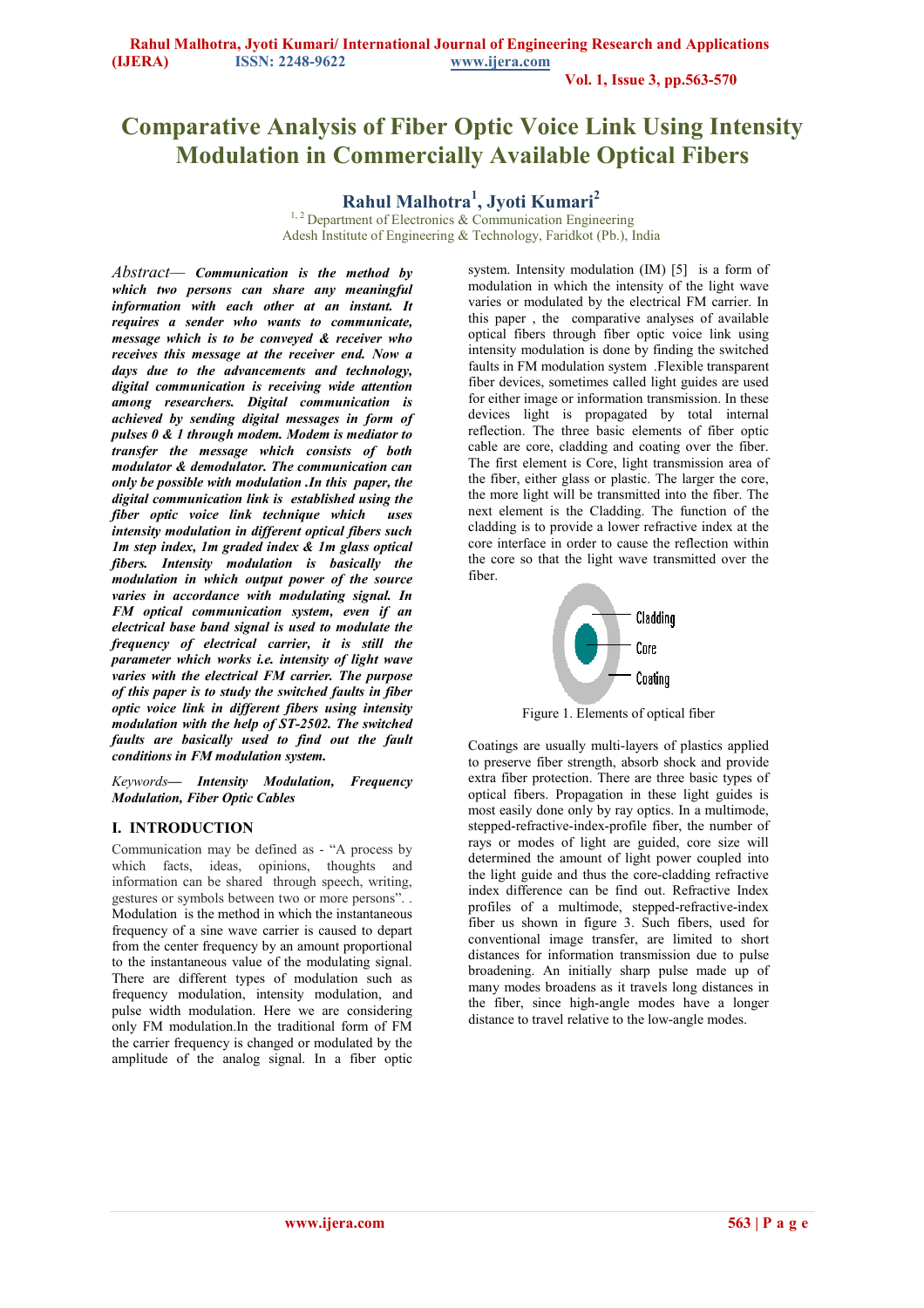**Rahul Malhotra, Jyoti Kumari/ International Journal of Engineering Research and Applications (IJERA) ISSN: 2248-9622 www.ijera.com Vol. 1, Issue 3, pp.563-570** 



Figure 2 Types of optical fiber designs. (I) Multimode, stepped- refractive-index-profile. (II) Multimode, gradedindex-profile. (III) Single-mode, stepped-index.

A graded-index [multimode fiber,](http://www.answers.com/topic/multimode-fiber) where the core refractive index varies across the core diameter, is used to minimize pulse broadening due to [intermodal](http://www.answers.com/topic/intermodal) dispersion. Refractive Index profile of a gradedindex [multimode fiber](http://www.answers.com/topic/multimode-fiber) is shown in figure 4. This type of fiber is suitable for intermediate-distance, intermediate-bit-rate transmission systems. Graded

index fibers are commercially available with core diameters of 50, 62.5 and 100 microns. [8] The single mode fiber allows only a single light ray or mode to be transmitted down the core. This virtually eliminates any distortion due to the light.



Figure 3. Refractive Index profile of a multimode, stepped-refractive-index fiber<br>
Dispersion<br>
Refractive Index Profile Dispersion



Figure 4. Refractive Index profile of a graded-index [multimode fiber](http://www.answers.com/topic/multimode-fiber) 



Figure 5. Refractive Index profile of a single-mode fiber

A single-mode fiber is designed with a core diameter and refractive index distribution such that only one fundamental mode is guided, thus eliminating intermodal pulse-broadening effects. [1]Refractive Index profile for a single-mode fiber is shown in figure 5.. The core of the single mode fiber is extremely small, approximately five to ten microns.

### **II. Communication**

The way of the Communication is to convey information, messages, opinions, speech and thoughts via different forms of modern communication media, like, e-mail, telephone and mobile [14] Communication needs sender, who sends the message known as source and the other 'Receiver', who is end point at which message is received & the message which is the subject of communication includes facts, ideas, feelings or thoughts.. After the receiver understands the message and gives the feedback to the source then the process of communication is said to be complete . The feedback is considered to be a very essential element in the process of communication along with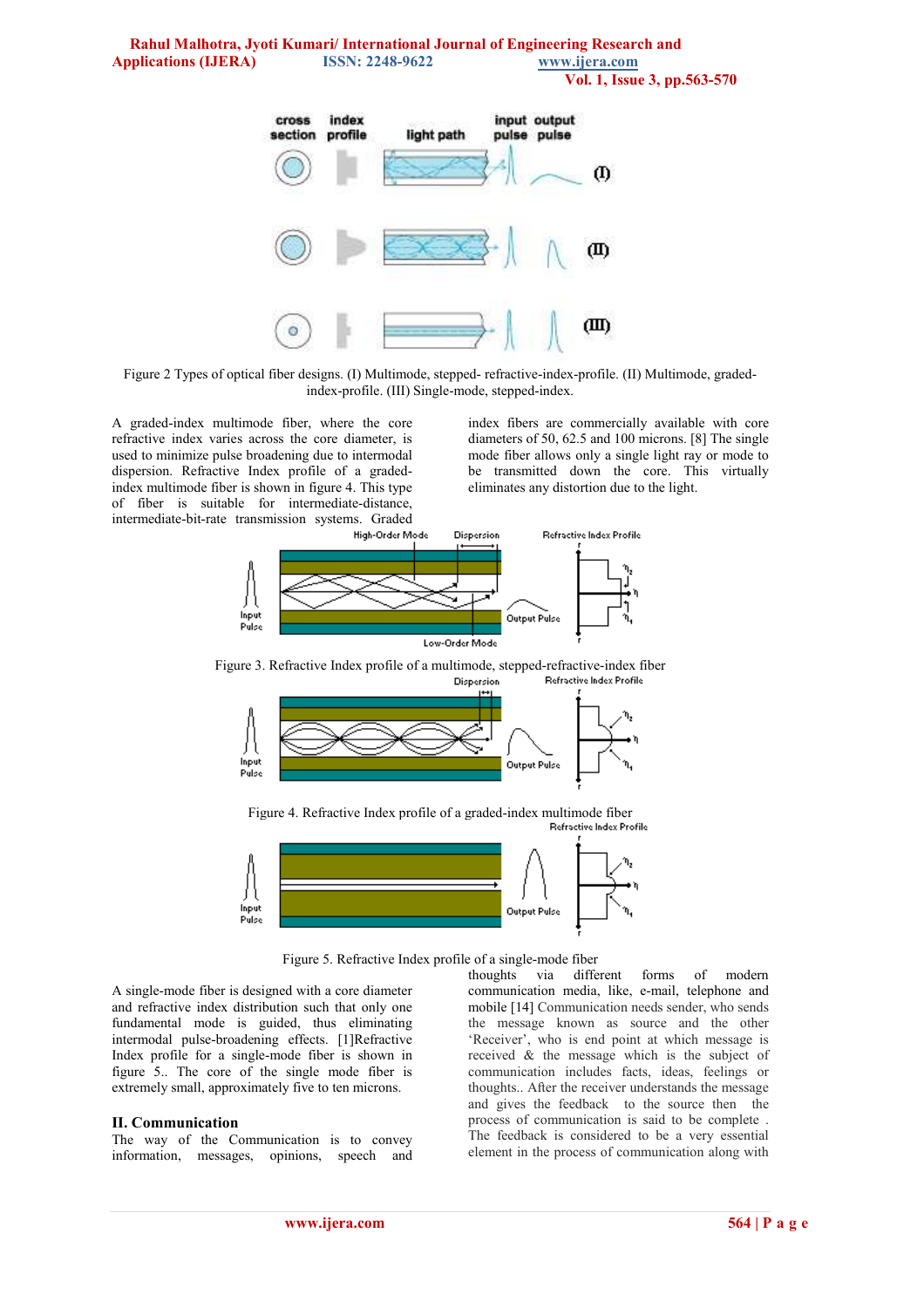### **Rahul Malhotra, Jyoti Kumari/ International Journal of Engineering Research and Applications (IJERA) ISSN: 2248-9622 www.ijera.com Vol. 1, Issue 3, pp.563-570**

message, sender and receiver. Different mediums can be used to transmit a message from source to destination and getting feedback known as means of communication.



Figure 6. Communication

# **III. MODULATION**

Modulation is the process of varying one or more properties of a high-frequency periodic [waveform,](http://en.wikipedia.org/wiki/Waveform) called the [carrier signal,](http://en.wikipedia.org/wiki/Carrier_wave) with a modulating signal which typically contains information to be transmitted. There are three key parameters of a periodic waveform i.e. [amplitude](http://en.wikipedia.org/wiki/Amplitude) ("volume"), its [phase](http://en.wikipedia.org/wiki/Phase_%28waves%29) ("timing") and its [frequency.](http://en.wikipedia.org/wiki/Frequency) Any of these properties can be modified in accordance with a low frequency signal to obtain the modulated signal Modulation of a sine waveform is used to transform a [baseband](http://en.wikipedia.org/wiki/Baseband) message signal into a [pass band](http://en.wikipedia.org/wiki/Passband) signal, for example low-frequency audio signal into a radiofrequency signal (RF signal). [11]A device used to perform modulation is known as a modulator and a device that performs the inverse operation of modulation is known as a [demodulator](http://en.wikipedia.org/wiki/Demodulator) or detector. A device that can do both operations is called [modem](http://en.wikipedia.org/wiki/Modem)  (modulator–demodulator). There are different types of modulation used analog modulation, digital modulation .Analog modulation is used to transfer the low frequency signal over an analog band pass [channel.](http://en.wikipedia.org/wiki/Channel_%28communications%29) Common techniques of analog modulation are amplitude modulation & digital modulation.[Amplitude modulation](http://en.wikipedia.org/wiki/Amplitude_modulation) in which amplitude of the carrier signal is varied in accordance to the instantaneous amplitude of the modulating signal .Digital Modulation is used to transfer a [digital](http://en.wikipedia.org/wiki/Digital)  bit stream over an analog [band pass](http://en.wikipedia.org/wiki/Bandpass) [channel of fixed](http://en.wikipedia.org/wiki/Channel_%28communications%29)  [frequency range](http://en.wikipedia.org/wiki/Channel_%28communications%29) . For example over the [public](http://en.wikipedia.org/wiki/Public_switched_telephone_network)  [switched telephone network](http://en.wikipedia.org/wiki/Public_switched_telephone_network) (where a [band pass filter](http://en.wikipedia.org/wiki/Bandpass_filter)  limits the frequency range to between 300 and 3400 Hz), In [digital](http://en.wikipedia.org/wiki/Digital) modulation, an analog carrier signal is modulated by a discrete signal. Digital modulation methods can be considered as digital-to-analog conversion, and the corresponding [demodulation](http://en.wikipedia.org/wiki/Demodulation) or detection methods as analog-to-digital conversion.

Analog and digital modulation facilitate [frequency](http://en.wikipedia.org/wiki/Frequency_division_multiplexing)  division multiplexing (FDM), where several low pass [information signals](http://en.wikipedia.org/wiki/Frequency_division_multiplexing) are transferred simultaneously over the same shared physical medium, using separate pass band channels. Pulse modulation methods is used to transfer a [narrowband](http://en.wikipedia.org/wiki/Narrowband) analog signal, for example a phone call over a [wideband](http://en.wikipedia.org/wiki/Wideband)  baseband channel. In music synthesizers, modulation may be used to synthesize waveforms with a desired overtone spectrum. In this case the carrier frequency is typically in the same order or much lower than the modulating waveform. See for example [frequency](http://en.wikipedia.org/wiki/Frequency_modulation_synthesis)  [modulation synthesis](http://en.wikipedia.org/wiki/Frequency_modulation_synthesis) or [ring modulation.](http://en.wikipedia.org/wiki/Ring_modulation#Use_in_music) 

### **2 INTENSITY MODULATION**

Modulation in which the instantaneous frequency of a sine wave carrier is caused to depart from the center frequency by an amount proportional to the instantaneous value of the modulating signal. There are different types of modulation such as frequency modulation, intensity modulation, and pulse width modulation. Here we are considering only FM modulation.

In the traditional form of FM the carrier frequency is changed or modulated by the amplitude of the analog signal. In a fiber optic system, this is not feasible since both are light sources, the LED and the LASER, are fixed frequency devices. In fiber optic systems, FM is achieved by using the original analog input signal to vary the frequency of a train of digital pulses.A circuit called Voltage controlled Oscillator usually abbreviated as VCO achieves this. The digital pulses are communicated through the optic fiber and squared up at the receiver by a comparator in the same way as it was in amplitude modulation system. At this point we convert the digital train back to the original analog signal by means of the Pulse Locked Loop Detector (PLL). The PLL circuit performs a very simple function. It monitors an incoming signal and produces a DC Voltage increases. If the frequency decreases, the DC voltage decreases. In this way the original analog signal is recovered. The output of the PLL contains many unwanted frequency components. A low pass filter removes these and then finally the signal is amplified to a desired level.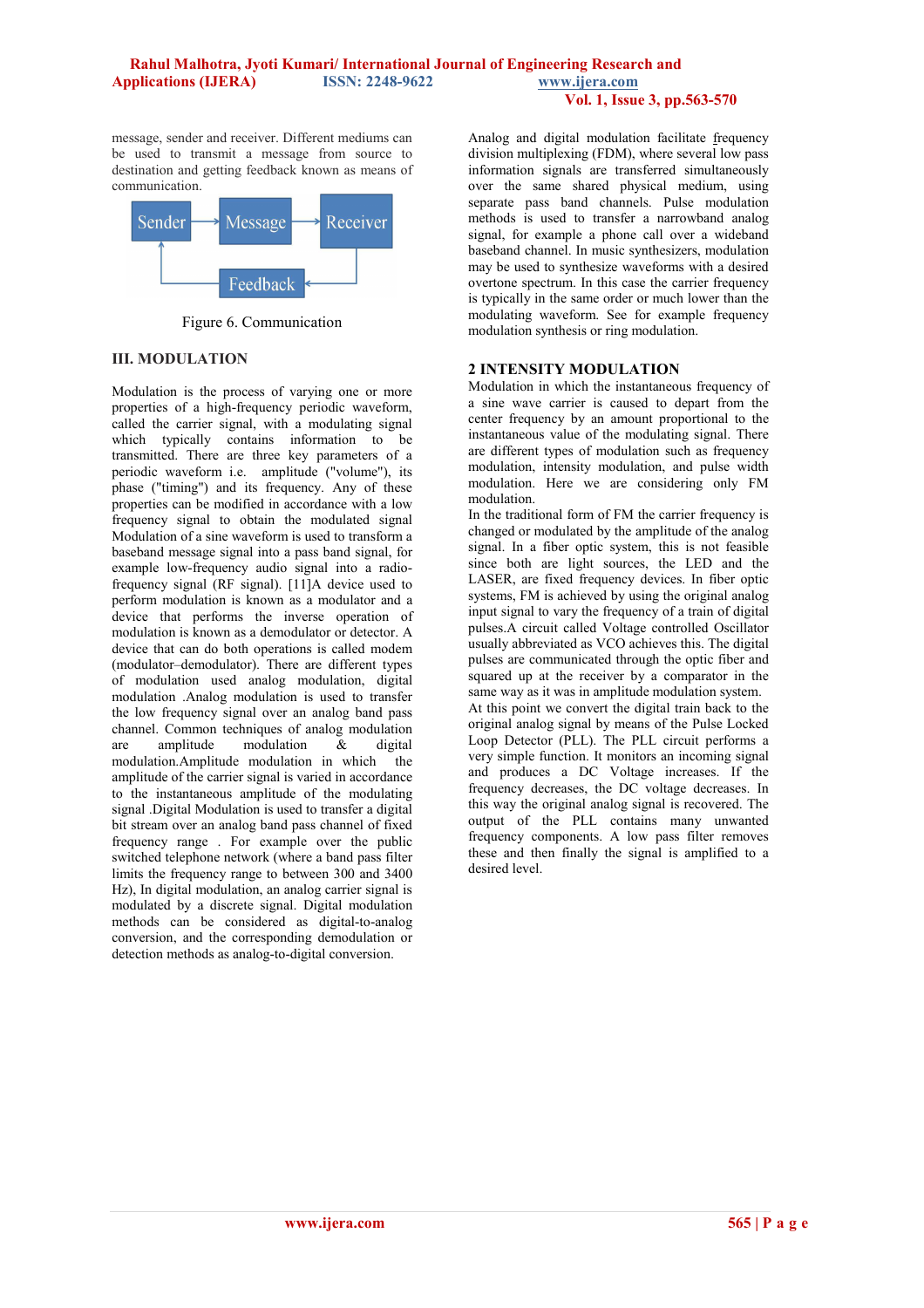**Rahul Malhotra, Jyoti Kumari/ International Journal of Engineering Research and Applications (IJERA) ISSN: 2248-9622 www.ijera.com Vol. 1, Issue 3, pp.563-570**  ANALOG<br>INPUT SIGNAL Frequency<br>Modulator Emitter Fiber Optic Voice Link Detector **Comparator PLL** Detector Low Pass Filter .<br>Amplifie

Figure 7. Frequency Modulation System

# **IV. METHODOLOGY**

# **4.1 INTRODUCTION TO OPTICAL FIBER TRAINER ST-2501**

ST2502 is a single board fiber optic transmitterreceiver module providing two independent fiber optic communication links. The module may be configured to establish an analog link also it may be used to provide a full two way serial fiber optic communication link between two micro computers. The module contains following functional blocks such as Two fiber optic emitter circuit each with analog and digital driver, Two fiber optic detector circuits, Frequency modulation circuit, Phase locked loop detector circuit for FM detection, Two receiver low pass filters, Two receiver A.C.Amplifier circuits with adjustable gain, Two receiver voltage comparator circuits, Function generator providing 1 KHz sq. wave and adjustable amplitude sine wave output,RS232 interface, Audio Input Block, Audio Output Block.

### **4.2. SWITCHED FAULTS IN OPTICAL FIBER TRAINER**

The switched faults are basically used to introduce fault conditions within the circuit on the ST2502 board. Each Switch controls single fault condition to provide normal operation .These switched faults are of eight types. It is essential that all the switched faults are set to off.

### **Switched Fault 1**

Removes the bias normally present on emitter 1's LED in analog mode, so that distortion occurs when analog amplitude modulation takes place.

### **Switched Fault 2**

Open circuits the feed back loop of the first stage of detector 2's voltage amplifier so that the final amplifier O/P tp.12 saturates.

### **Switched Fault 3**

Break the input circuit to comparator 1,so that incoming signals can never cause the comparator to switch, irrespective of the bias 1 present position. **Switched Fault 4** 

This fault affects the phase locked loop detector, by breaking the loop between the voltage controlled oscillator(VCO) and phase comparator (exclusive OR gate).The result is that the phase locked loop no longer follows changes in frequency of the input signal.

Analog output signal

# **Switched Fault 5**

If short circuits the output and negative of A.c. amplifier 2, so that amplifier gain is always  $+1$ , irrespective of the position of the gain adjust preset. **Switched Fault 6** 

Change the d.c. bias on the frequency modulators VCO input from +2.5V to 0V, so that VCO no longer oscillates, irrespective of the signal applied to its input.

### **Switched Fault 7**

Switches OFF constant current source to pulse width modulator, so that output level of modulator is permanently high.

# **Switched Fault 8**

This shorts pin 11'R' of IC9 to junction of R90  $\&$ C32.

### **4.3. GENERATION OF MODULATING FREQUENCY SIGNAL**

In this work, Frequency modulation using fiber optic trainer ST2501 is taken up for the study. The following points are to be taken care of during experimentation. All switched faults are should be set to OFF position.

Frequency modulator is given an input of 1 kHz sine wave signal using Function Generator. Frequency modulator output tp2 is given to the emmitter1 input at tp5. [10]The optical fiber is connected between the emitter 1 circuit and the detector1 circuit. Detector1 output tp10 is given to comparator 1 input at tp14. Comparator1 output at t p 15 to the PLL detector input at t p 23. PLL detector output at t p 26 to the low pass filter1 input at t p 19. Low Pass Filter1 output t p 20 to AC Amplifier1 input at t.p.27. Switch emitter 1's driver to digital mode.

Initially, the function generator output amplitude is set to zero. Monitor the output of the voltage controlled oscillators (VCO) in the frequency modulator block t p 2. It is noted that the frequency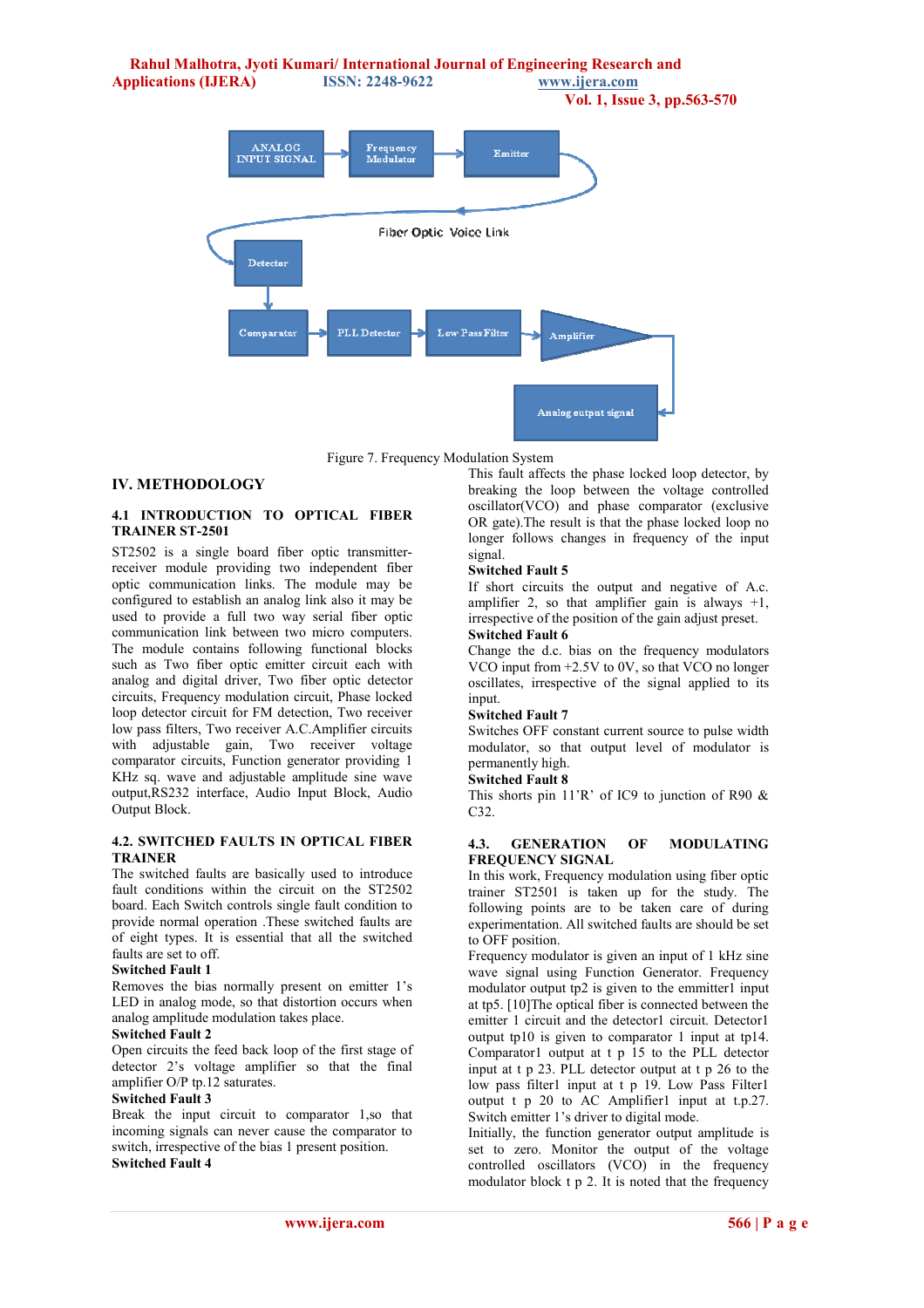### **Rahul Malhotra, Jyoti Kumari/ International Journal of Engineering Research and Applications (IJERA) ISSN: 2248-9622 www.ijera.com Vol. 1, Issue 3, pp.563-570**

of this digital signal is constant, since the modulating sine wave has zero amplitude. By examining the output of detector1 (t.p.10), it is found that the transmitted digital pulses are successfully detected at the receiver. The output of the detector is fed to comparator which is examined using the dual trace oscilloscope as shown in figure 8. Now adjusts the bias 1 preset until the bias input at t.p.13 is halfway between the top and the bottom of the square wave on t.p.14. The function of the comparator is to clean up the square wave after its transmission through the fiber optic link.

The output of comparator 1 drives the input of the PLL detector, which produces a signal whose average level is proportional to the frequency of the digital stream. This average level is then extracted by low pass filter 1 and amplified by A.C.Amplifier1 to produce the original analog signal at the amplifier output t p 28. By examining tp28, it is noted that the output voltage is zero. This is expected since there is currently no modulating voltage at the transmitter.

While monitoring the input to the frequency modulator block tp1 and the output from A.C.Amplifier1 t.p.28 turn the 1 KHz preset to its fully clockwise maximum amplitude position. Note that the modulating 1 kHz signal now appears at the amplifiers output. Adjust the amplifiers gains adjust 1 preset until the two-monitored signals are equal in amplitude. The inputs and the outputs of all functional blocks within the system are examined using an oscilloscope to understand the frequency modulation system.



Figure 8. Fibre optic trainer showing connections of FM modulation system

### **4.4. Voice transmission through optic fiber using Frequency Modulation.**

Disconnect the function generator and Plug the Microphone in the input of Audio input block. [12]Attach the output of Audio input block to input of FM block, where the function generator was connected earlier. Output of AC Amp block is connected to input of Audio output block. Switch on the Power supply. Speak in the Microphone and listen the same in the speaker / Headphone. Hence a voice link is established through different optical fiber cables used connecting between emitter and detector.

### **4.5. Effect of fault no. 6 & 8 in FM System.**

Connect power supply to board and set the emitter to digital mode.3. Again reset the complete FM System as explained above. Switch ON the power. [13]After this check that FM System is operating correctly. The preset in AC Amplifier block is adjusted to give a sinusoidal signal of amplitude same as input. Switch fault 6 is set to be ON. This changes the DC bias on frequency Modulator VCO input from +2.5V to 0V, So that the VCO no longer oscillates irrespective of the signal applied to its input. Observe the system output and the FM block's output. Set the **s**witch fault 6 to OFF and Switch fault 8 to be ON. This will short the R pin 11 of IC 9 to junction of R90 & C32. Observe the output of system and also PLL output. Switch OFF fault 8 and check the operation of FM System.

### **V. RESULTS \$ DISCUSSION**

This paper studies the effects of frequency modulation on different types of cables namely 1M<br>STEP INDEX PMMA, 2M GLASS and 1M PMMA, 2M GLASS and 1M GRADED INDEX OPTICAL FIBER cables.

### **5.1. TO STUDY THE FREQUENCY MODULATION SYSTEM with INPUT as a SINE WAVE**

The frequency modulation reception in the system is done using different types of fiber optic links. From the experimental results it is found that while using 1M STEP INDEX PMMA CABLE, output amplitude decreases from 10.5 V to 6.0 V, and in 1M GLASS CABLE it again decreases from 0 V where as in 1M GRADED INDEX OPTICAL FIBER CABLE, output of A.C. AMPLIFIER increases from 5.24V to 5.29V. Hence it is noted that 1M GRADED INDEX OPTICAL CABLE gives better results for the given operating conditions as compared to 1M STEP INDEX PMMA CABLE and 1M GLASS CABLE. It is also found that output of VCO and comparator is displayed only in case of 1M GRADED INDEX optical fiber, which shows the superiority of 1M graded index optical fiber cable over the other cables used in the present work.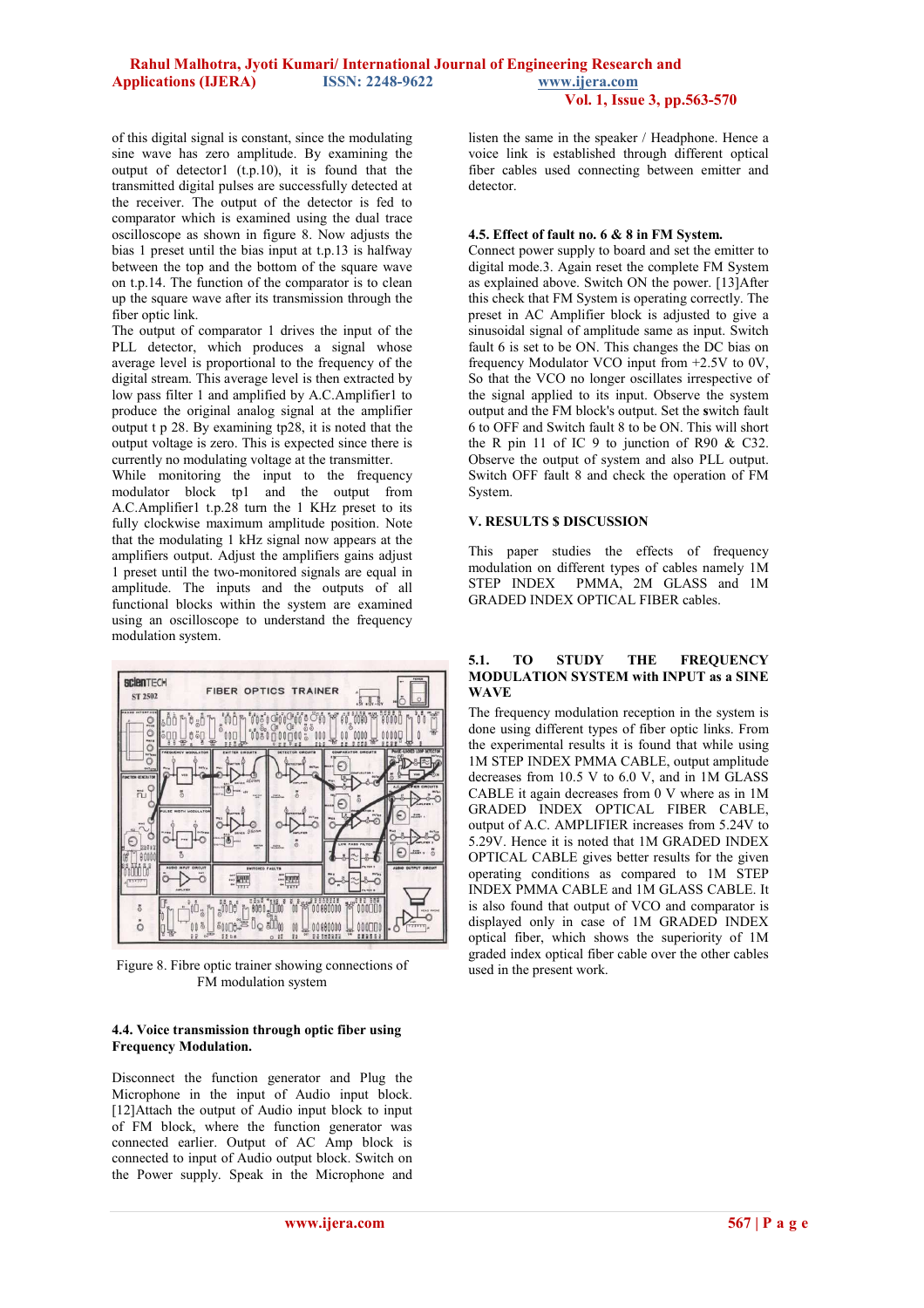| <b>1M STEP INDEX PMMA cable</b>                        | <b>1M GLASS CABLE</b>                                   | <b>1M GRADED INDEX</b><br><b>OPTICAL FIBER CABLE</b>    |
|--------------------------------------------------------|---------------------------------------------------------|---------------------------------------------------------|
| INPUT AMPLITUDE = $10.5$ V                             | INPUT AMPLITUDE $= 10.5$ V                              | INPUT AMPLITUDE $= 5.24$ V                              |
| <b>OUTPUT AMPLITUDE AT A.C.</b><br>AMPLIFIER = $6.0 v$ | <b>OUTPUT AMPLITUDE AT A.C.</b><br>$AMPLIFIER = 0.24 V$ | <b>OUTPUT AMPLITUDE AT A.C.</b><br>$AMPLIFIER = 5.29 V$ |
| <b>OUTPUT OF VCO=0 V</b>                               | <b>OUTPUT OF VCO=STRAIGHT</b><br><b>LINE</b>            | <b>OUTPUT OF VCO=4.7 V</b>                              |
| <b>OUTPUT OF</b>                                       | <b>OUTPUT OF COMPARATOR=0</b>                           | <b>OUTPUT OF</b>                                        |
| COMPARATOR=0V                                          | $\mathbf{V}$                                            | COMPARATOR=5.09 V                                       |

Table 1: Comparison of parameters of different fiber optic cables in Frequency Modulation

#### **5.2. To study voice transmission through optic fiber using FM.**

After studying the frequency modulation we have to establish a fiber optic voice link using FM. First of all disconnect the  $\hat{1}$  KHz sine wave output from input of FM block. Plug the Microphone in the input of Audio input block , Output of Audio input block to input of FM block and Output of AC Amp block to input of Audio output block.Then Switch on the Power supply.Speak in the Microphone and listen the same in the speaker / Headphone. Hence a voice link is established through different optical fiber cables used connecting between emitter and detector.

### **5.3. SWITCHED FAULTS IN FREQUENCY MODULATED SYSTEM**

| Table 2 input at the emitter          |                        |             |  |
|---------------------------------------|------------------------|-------------|--|
| <b>INPUT</b>                          | <b>INPUT AMPLITUDE</b> | <b>TIME</b> |  |
|                                       |                        |             |  |
| Sine Wave                             | $0.040$ my             | $2.2$ msec  |  |
|                                       |                        |             |  |
| Table 3: output at the A.C. Amplifier |                        |             |  |

| rable 5. output at the $A.C.$ Amplifier |                         |             |  |
|-----------------------------------------|-------------------------|-------------|--|
| <b>OUTPUT</b>                           | <b>OUTPUT AMPLITUDE</b> | <b>TIME</b> |  |
| Sine wave                               | 4.0v                    | $2.2m$ sec  |  |

### *CASE 1: BY MAKING THE SWITCH 6 TO BE IN ON CONDITION.*

Table 4: Comparison of parameters of different fiber optic cables in Switched fault no 6 of Frequency Modulation System

| <b>PARAMETERS</b>    | USING 1M SI PMMA         | <b>USING</b><br><b>1M GRADED</b> | USING<br><b>GLASS</b><br>1M |  |
|----------------------|--------------------------|----------------------------------|-----------------------------|--|
|                      | <b>CABLE</b>             | <b>INDEX CABLE</b>               | <b>CABLE</b>                |  |
| Input at the emitter | AMPLITUDE= 0.040 MV      | AMPLITUDE=4.2 V                  | $AMPLITUDE = 0.040 V$       |  |
|                      | TIME= 2MSEC              | TIME= 2MSEC                      | TIME= 2MSEC                 |  |
| AC<br>OF<br>Output   | <b>DISTORTED</b>         | AMPLITUDE=                       | AMPLITUDE=                  |  |
| Amplifier            |                          | 8.2 V                            | 2.5 V                       |  |
| Change in output of  | Straight Horizontal Line | <b>OUTPUT</b>                    | Straight Horizontal Line    |  |
| FM BLOCK<br>with     |                          | AMPLITUDE=4.1 V                  |                             |  |
| input                |                          |                                  |                             |  |

**EFFECT OF SWITCH FAULT 6:** After establishing a voice link through different optical fibers such as glass, step and graded index optical fibers, Connect power supply to board and set the emitter to digital mode. Again reset the complete FM System using above given points. Now it is needed to study the switched faults which are used to introduce fault conditions within the circuit in ST 2502.At first it is checked that FM System is operating correctly or not. The preset in AC Amplifier block is adjusted to give a sinusoidal signal of amplitude same as input. Switch fault 6 is set to be ON. It is observed that output of FM block decreases by 0.1 V in Case of 1M GRADED INDEX CABLE where it becomes

zero in case of other optical fibers such as 1M SI PMMA CABLE & 1M GLASS CABLE. Secondly it is noted that output of A.C.Amplifier in case of 1M GRADED INDEX CABLE increases more rapidly from 4.2 V to 8.2 V, where in case of 1M GLASS CABLE, it increased from 0.040 V to 2.5 V in amplitude .Hence it is observed that VCO no longer oscillates irrespective of the signal applied to its input. At last in few words it can be said that graded index optical fiber is superior in performance as compared to others optical fibers used.

*CASE 2: BY MAKING THE SWITCH 8 TO BE IN ON CONDITION.*